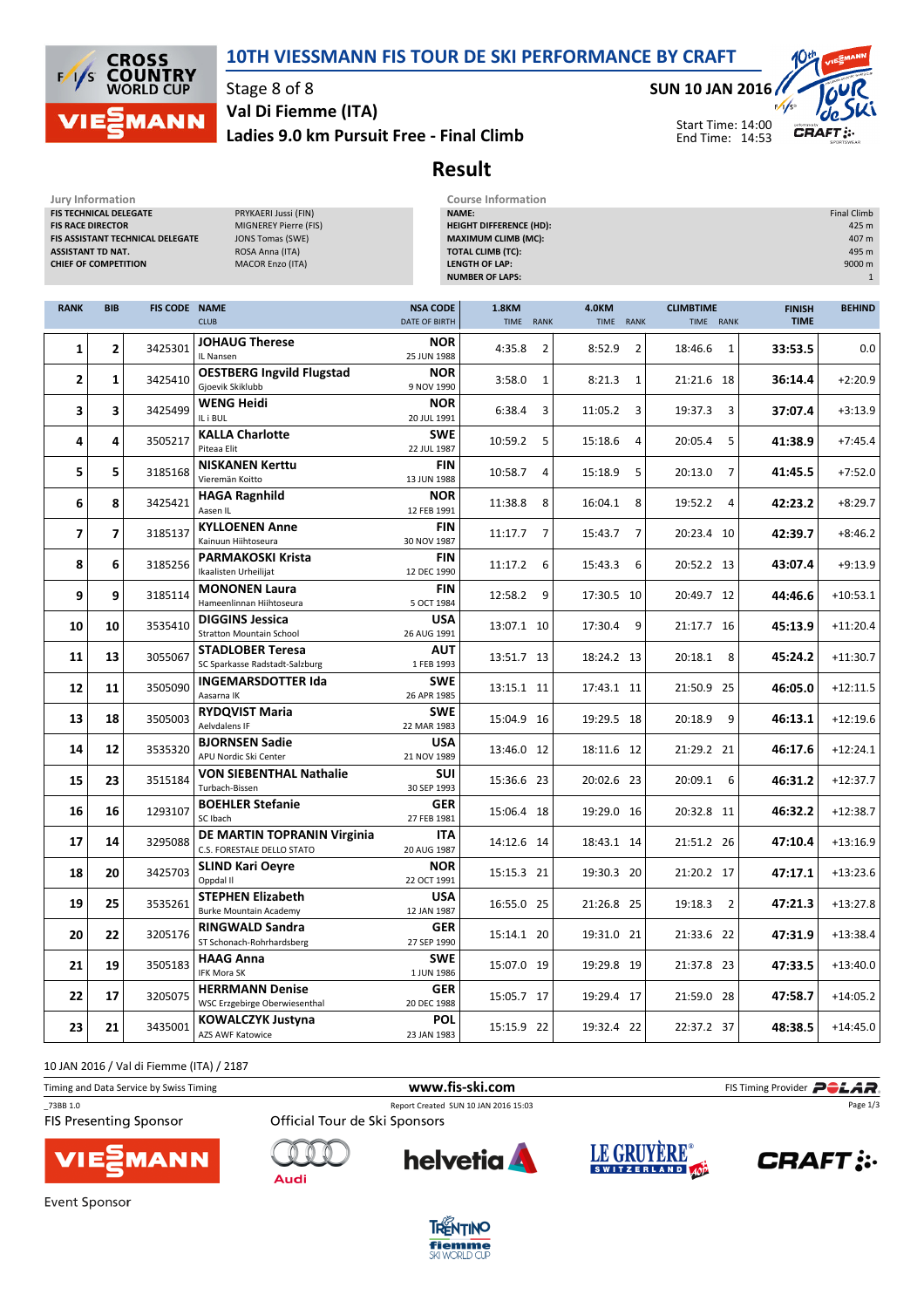## 10TH VIESSMANN FIS TOUR DE SKI PERFORMANCE BY CRAFT



## Stage 8 of 8 Val Di Fiemme (ITA)

Ladies 9.0 km Pursuit Free - Final Climb

SUN 10 JAN 2016



Start Time: 14:00 End Time: 14:53

# Result

| <b>RANK</b> | <b>BIB</b> | FIS CODE NAME | <b>CLUB</b>                                                   | <b>NSA CODE</b><br>DATE OF BIRTH | <b>1.8KM</b><br>TIME RANK | <b>4.0KM</b><br>TIME RANK | <b>CLIMBTIME</b><br>TIME RANK | <b>FINISH</b><br><b>TIME</b> | <b>BEHIND</b> |
|-------------|------------|---------------|---------------------------------------------------------------|----------------------------------|---------------------------|---------------------------|-------------------------------|------------------------------|---------------|
| 24          | 15         | 3505754       | <b>NILSSON Stina</b><br>IFK Mora SK                           | <b>SWE</b><br>24 JUN 1993        | 14:43.4 15                | 19:17.0 15                | 23:40.5 40                    | 49:37.1                      | $+15:43.6$    |
| 25          | 24         | 3485342       | <b>DOTSENKO Anastasia</b>                                     | <b>RUS</b><br>14 OCT 1986        | 16:25.9 24                | 21:02.5 24                | 22:23.3 33                    | 50:05.4                      | $+16:11.9$    |
| 26          | 27         | 3485510       | <b>KALSINA Polina</b>                                         | <b>RUS</b><br>20 MAR 1989        | 18:51.9 27                | 23:25.0 27                | 21:17.4 15                    | 51:21.8                      | $+17:28.3$    |
| 27          | 26         | 3486057       | <b>STOROZHILOVA Daria</b>                                     | <b>RUS</b><br>4 FEB 1993         | 17:57.2 26                | 22:29.0 26                | 22:43.7 38                    | 51:52.2                      | $+17:58.7$    |
| 28          | 29         | 3205124       | <b>SIEGEL Monique</b><br>WSC Erzgebirge Oberwiesenthal        | <b>GER</b><br>1 JAN 1989         | 19:24.4 29                | 23:58.5 29                | 21:23.9 19                    | 52:00.7                      | $+18:07.2$    |
| 29          | 28         | 3195040       | <b>FAIVRE PICON Anouk</b><br>ARMEES-EMHM - Pontarlier         | <b>FRA</b><br>18 FEB 1986        | 19:03.6 28                | 23:38.2 28                | 22:12.4 30                    | 52:28.8                      | $+18:35.3$    |
| 30          | 30         | 3485717       | <b>SOBOLEVA Elena</b>                                         | <b>RUS</b><br>8 JAN 1992         | 20:26.2 30                | 24:58.5 30                | 21:57.1 27                    | 53:32.0                      | $+19:38.5$    |
| 31          | 35         | 3055085       | <b>SCHWARZ Nathalie</b><br>SU Raika Zwettl-Oberoesterreich    | <b>AUT</b><br>29 JUL 1993        | 21:34.3 35                | 26:20.9 35                | 21:05.8 14                    | 53:56.3                      | $+20:02.8$    |
| 32          | 31         | 3535316       | <b>BRENNAN Rosie</b><br>APU Nordic Ski Center                 | <b>USA</b><br>2 DEC 1988         | 20:26.6 31                | 25:00.3 31                | 22:21.4 32                    | 53:59.6                      | $+20:06.1$    |
| 33          | 32         | 3505675       | <b>SETTLIN Evelina</b><br>Hudiksvalls If                      | <b>SWE</b><br>5 JUN 1992         | 20:33.3 32                | 25:08.6 32                | 23:45.7 41                    | 55:31.4                      | $+21:37.9$    |
| 34          | 37         | 3565053       | <b>EINFALT Lea</b><br>TSK Triglav Kranj                       | <b>SLO</b><br>19 MAY 1994        | 23:29.8 38                | 28:16.7 37                | 21:26.9 20                    | 56:12.8                      | $+22:19.3$    |
| 35          | 34         | 3295157       | <b>SCARDONI Lucia</b><br><b>GRUPPO SCIATORI FIAMME GIALLE</b> | <b>ITA</b><br>22 MAR 1991        | 21:22.4 34                | 26:06.2 34                | 24:00.0 42                    | 56:42.0                      | $+22:48.5$    |
| 36          | 40         | 3185343       | <b>SAAPUNKI Susanna</b><br>Vuokatti Ski Team Kainuu           | <b>FIN</b><br>14 OCT 1992        | 23:59.9 41                | 28:45.7 40                | 21:47.6 24                    | 56:59.4                      | $+23:05.9$    |
| 37          | 36         | 3665105       | <b>TIKHONOVA Yulia</b>                                        | <b>BLR</b><br>8 APR 1986         | 22:42.0 36                | 27:26.2 36                | 23:11.6 39                    | 57:28.4                      | $+23:34.9$    |
| 38          | 41         | 3295141       | <b>AGREITER Debora</b><br>C.S. CARABINIERI SEZ. SCI           | <b>ITA</b><br>25 FEB 1991        | 23:59.6 40                | 28:46.3 41                | 22:23.5 34                    | 57:37.1                      | $+23:43.6$    |
| 39          | 33         | 3485862       | <b>ZHAMBALOVA Alisa</b>                                       | <b>RUS</b><br>13 SEP 1994        | 20:40.5 33                | 25:14.3 33                | 25:36.0 43                    | 57:41.2                      | $+23:47.7$    |
| 40          | 42         | 3485170       | <b>ILJINA Natalja</b><br>Vitiaz                               | <b>RUS</b><br>3 JUN 1985         | 24:09.7 42                | 28:53.8 42                | 22:09.6 29                    | 57:47.3                      | $+23:53.8$    |
| 41          | 39         | 3485370       | <b>POVALIAEVA Anna</b>                                        | <b>RUS</b><br>14 AUG 1988        | 23:55.7 39                | 28:40.6 39                | 22:34.2 36                    | 57:49.4                      | $+23:55.9$    |
| 42          | 38         | 3535021       | <b>GREGG Caitlin</b><br>Loppet Nordic Racing                  | <b>USA</b><br>7 NOV 1980         | 23:29.2 37                | 28:17.3 38                | 22:13.4 31                    | 57:51.1                      | $+23:57.6$    |
| 43          | 43         | 3486077       | <b>REPNITSYNA Olga</b>                                        | <b>RUS</b><br>27 JUN 1992        | 24:45.6 43                | 29:30.6 43                | 22:25.3 35                    | 58:37.3                      | $+24:43.8$    |

10 JAN 2016 / Val di Fiemme (ITA) / 2187

**MANN** 

Timing and Data Service by Swiss Timing **Example 20** and Data Service by Swiss Timing Provider **PCLAR** 

\_73BB 1.0 Report Created SUN 10 JAN 2016 15:03

**FIS Presenting Sponsor** 



Official Tour de Ski Sponsors







Page 2/3

**Event Sponsor**